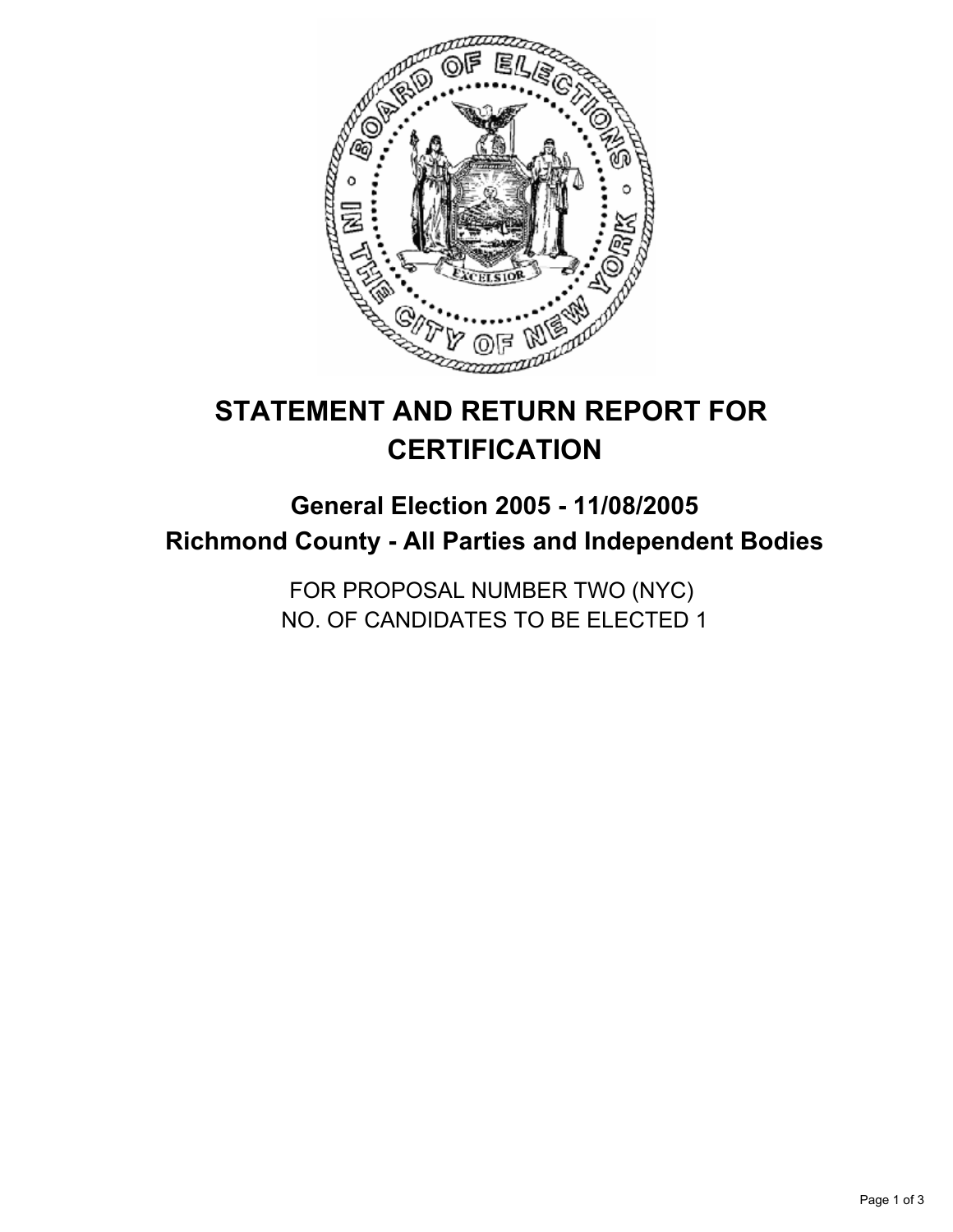

#### **ASSEMBLY DISTRICT 60**

| PUBLIC COUNTER       | 15,546 |
|----------------------|--------|
| <b>EMERGENCY</b>     | 0      |
| ABSENTEE/MILITARY    | 473    |
| AFFIDAVIT            | 180    |
| <b>TOTAL BALLOTS</b> | 16,199 |
| <b>YES</b>           | 4,981  |
| <b>NO</b>            | 5,307  |
| <b>TOTAL VOTES</b>   | 10,288 |
| <b>UNRECORDED</b>    | 5,911  |

#### **ASSEMBLY DISTRICT 61**

| PUBLIC COUNTER       | 22,559 |
|----------------------|--------|
| <b>EMERGENCY</b>     | 27     |
| ABSENTEE/MILITARY    | 603    |
| <b>AFFIDAVIT</b>     | 331    |
| <b>TOTAL BALLOTS</b> | 23,520 |
| <b>YES</b>           | 7,815  |
| <b>NO</b>            | 6,653  |
| <b>TOTAL VOTES</b>   | 14,468 |
| <b>UNRECORDED</b>    | 9,052  |

#### **ASSEMBLY DISTRICT 62**

| PUBLIC COUNTER       | 25,904 |
|----------------------|--------|
| <b>EMERGENCY</b>     | 11     |
| ABSENTEE/MILITARY    | 653    |
| AFFIDAVIT            | 196    |
| <b>TOTAL BALLOTS</b> | 26,764 |
| <b>YES</b>           | 8,770  |
| <b>NO</b>            | 9,264  |
| <b>TOTAL VOTES</b>   | 18,034 |
| <b>UNRECORDED</b>    | 8,730  |

#### **ASSEMBLY DISTRICT 63**

| PUBLIC COUNTER       | 22,355 |
|----------------------|--------|
| <b>EMERGENCY</b>     | 22     |
| ABSENTEE/MILITARY    | 661    |
| AFFIDAVIT            | 231    |
| <b>TOTAL BALLOTS</b> | 23,269 |
| <b>YES</b>           | 7,482  |
| <b>NO</b>            | 7,182  |
| <b>TOTAL VOTES</b>   | 14,664 |
| <b>UNRECORDED</b>    | 8,605  |